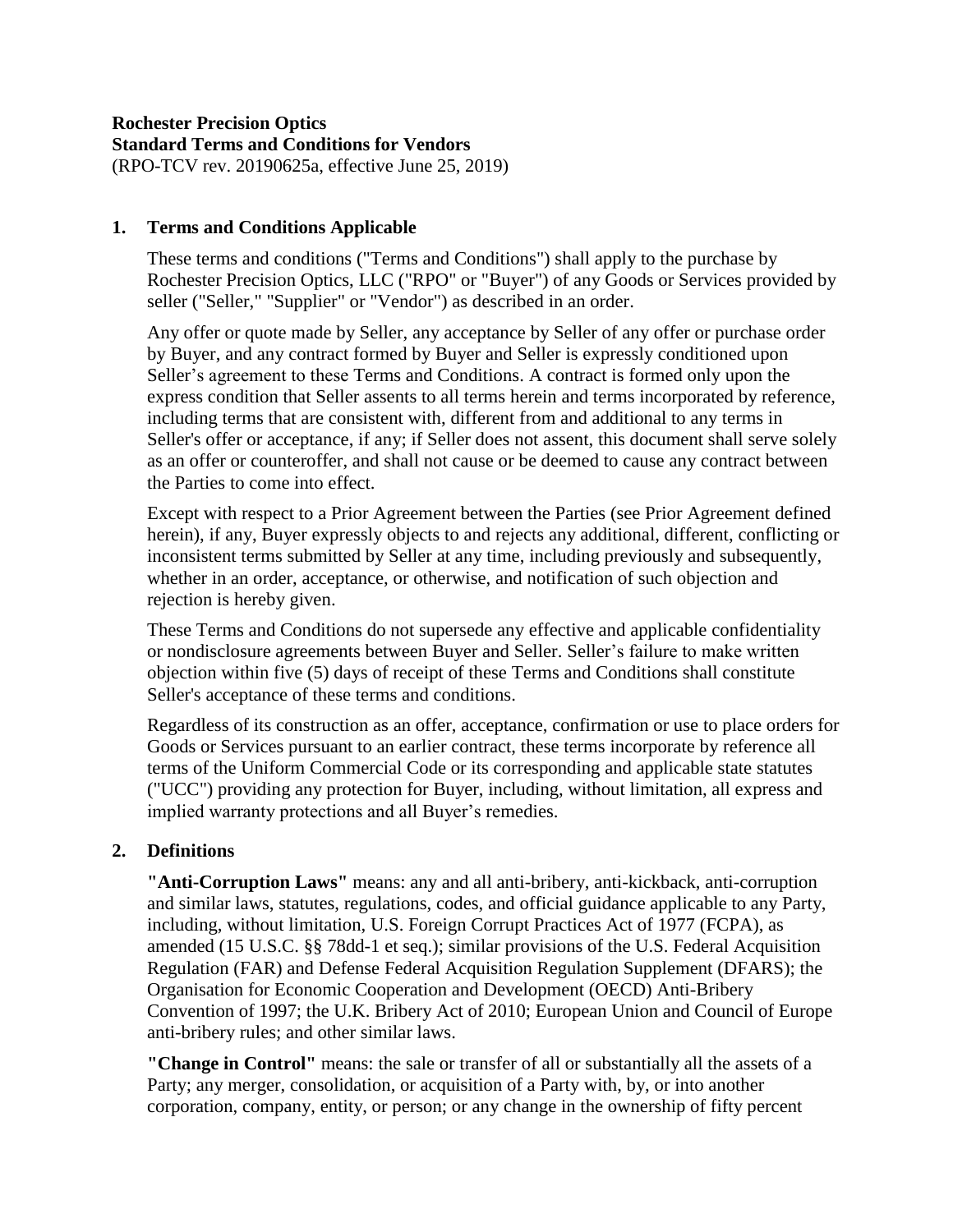(50%) or more of the voting capital stock or equity of a Party in one or more related transactions.

**"Conflict Minerals Laws"** means: any and all applicable laws and regulations relating to minerals and substances defined by the Securities and Exchange Commission (SEC) at 17 C.F.R. §§ 240, 249b (Dodd-Frank Act § 1502) ("Conflict Minerals").

**"Equal Opportunity Laws"** means: To the extent applicable, all parties agree that they will abide by the following U.S. laws: (a) 29 CFR 471 ("Notification of Employee Rights under Federal Labor Laws"), Appendix A to Subpart A of Part 471 ("Text of Employee Notice Clause"); (b) the following Equal Opportunity Clauses: 41 CFR §§ 60-1.4(a), 60- 300.5(a), and 60-741.5(a); and the VETS-4212 Clause: CFR § 60-300.10. **These regulations prohibit discrimination against qualified individuals based on their status as protected veterans or individuals with disabilities, and prohibit discrimination against all individuals based on their race, color, religion, sex, sexual orientation, gender identity, or national origin. Moreover, these regulations require that covered U.S. government prime contractors and subcontractors take affirmative action to employ and advance in employment individuals without regard to race, color, religion, sex, sexual orientation, gender identity, national origin, protected veteran status or disability.**

**"Export Control Laws"** means: the import, customs, export control, sanctions and U.S. anti-boycott laws, regulations, and orders applicable at the time of the import, export, reexport, transfer, disclosure, or provision of Technical Data, Goods or Services including, without limitation, (i) Export Administration Regulations (EAR) administered by the Bureau of Industry and Security, U.S. Department of Commerce, 15 C.F.R. §§ 730–74; (ii) International Traffic in Arms Regulations (ITAR) administered by Directorate of Defense Trade Controls (DDTC), U.S. Department of State, 22 C.F.R. §§ 120–30; (iii) Arms Export Control Act of 1976 (AECA), 22 U.S.C. § 39; (iv) Foreign Assets Control Regulations and associated Executive Orders administered by the Office of Foreign Assets Control (OFAC), U.S. Department of the Treasury, 31 C.F.R. §§ 500–598; (v) Internal Revenue Code, 26 U.S.C. § 999, enforced by the U.S. Department of Treasury; (vi) International Emergency Economic Powers Act (IEEPA), 50 U.S.C. §§ 1701 et seq.; (vii) Customs regulations administered by U.S. Customs and Border Protection, Title 19 U.S.C. and Title 19 C.F.R.; and (viii) applicable import, customs and export laws and regulations of other countries, except to the extent they are inconsistent with the U.S. laws.

**"Force Majeure"** means: any event or cause beyond the reasonable control of a Party that prevents performance by that Party, including, without limitation, any Act of God, fire, flood, natural disaster, unusually severe weather, accident, riot, act of government, war, embargo, quarantine, epidemic, strike or labor dispute, shortage of materials or supplies, failure of transportation or communication, or failure of suppliers of goods or services.

**"Intellectual Property"** or **"IP"** means: all copyrights, database rights, industrial design or property rights, inventions, know-how, mask works, moral rights, patents and patent rights, proprietary information, publicity rights, service marks, software, trade secrets, trademarks, all rights attaching to such property, as well as any other intellectual property rights recognized under applicable law. Such IP includes, without limitation, data, designs, drawings, instructions, prints, processes, reports, specifications, and technical information.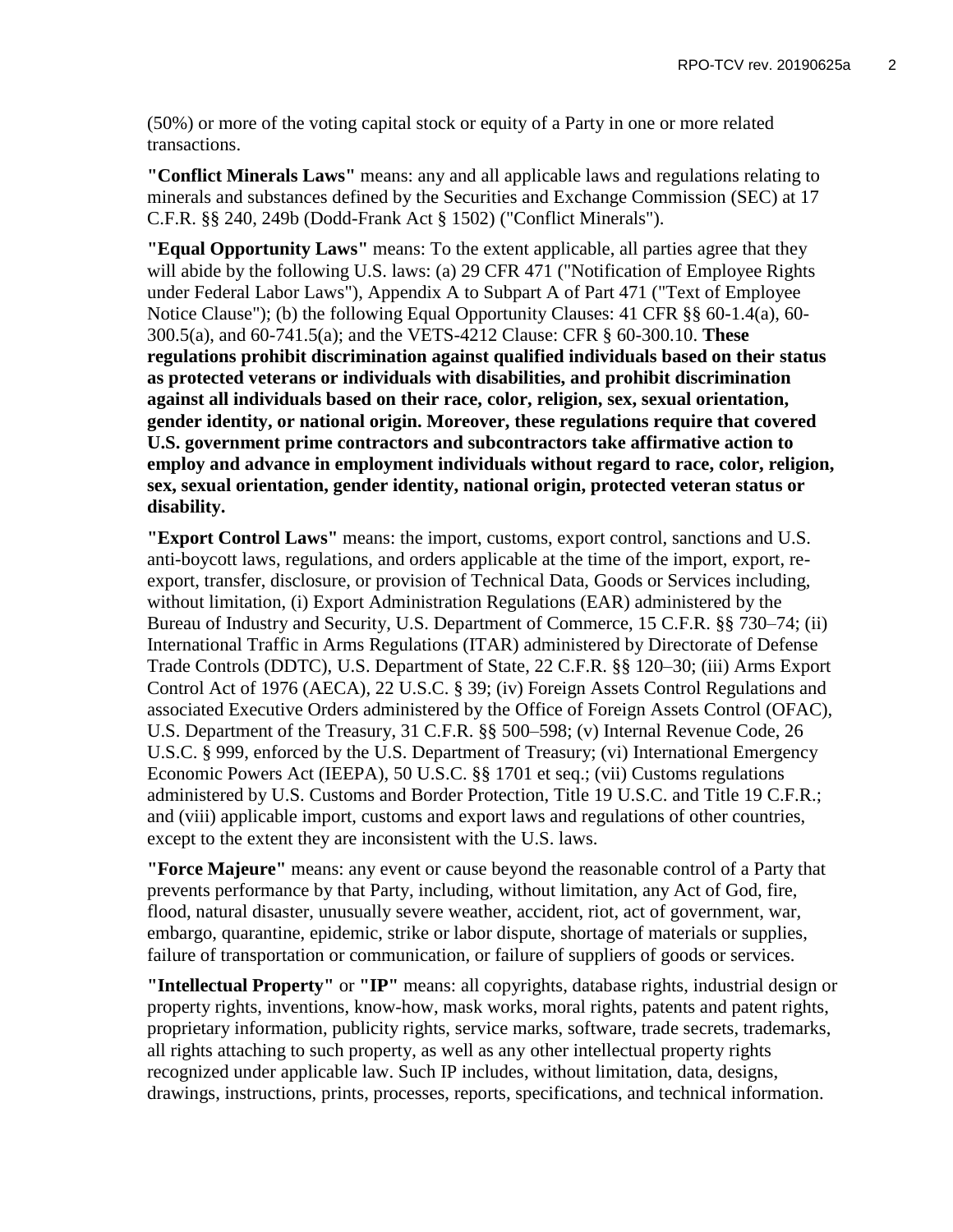**"Order"** or "Agreement" (noun, singular or plural) means: regardless of capitalization, any mutually accepted purchase order, agreement, or contract between the Parties, including the corresponding Related Agreement Documents, to which these Terms and Conditions are attached, referenced, or otherwise incorporated.

**"Party" or "Parties":** Buyer and Seller are each a "Party," and together the "Parties."

**"Personal Data"** means: any information by which a natural person may be identified. Such information may relate to the person's private, professional or public life, and may include, without limitation, names; identification numbers; location data; identifiers to factors specific to the physical, physiological, genetic, mental, economic, cultural or social identity of that natural person; phone numbers; home and work addresses; photographs; email addresses; bank details; posts on websites; medical information; and computer IP addresses.

**"Personal Data Protection Laws"** means: the European Union General Data Protection Regulation 2016/679, the United Kingdom Data Protection Act of 2018, and any other similar and applicable laws and regulations protecting Personal Data.

**"Prior Agreement":** see relevant section below.

**"Goods"** and **"Services"** shall be synonymous and interchangeable for the purposes of these Terms and Conditions. Goods and Services shall not include, assign, convey or transfer from Seller to Buyer any rights or ownership in any Intellectual Property, and any such IP developed by Seller in the course of providing Services shall not be considered work made for hire, unless Buyer and Seller have expressly contracted in writing for the purpose of such IP transfer and Buyer has fully paid Seller for same.

**"Related Agreement Documents"** (singular or plural) means: any documents (a) incorporated by reference by these Terms and Conditions; (b) mutually accepted documents that incorporate by reference, or are attached to, these Terms and Conditions; (c) mutually accepted documents that identify or describe the Goods, Services or related agreement terms, including, without limitation, applicable quotes, sales order acknowledgments, delivery documents, or other related agreement documents; and (d) Seller's sales order acknowledgements and the corresponding Buyer's purchase orders accepted by Seller.

# **3. Prices and Shipping; Taxes; Payment Terms**

(A) Buyer shall pay the purchase price set forth on the face of the attached order or other Related Document, including appropriate nominal handling charges. Pricing and shipping shall be DAP (Incoterms 2010) freight pre-paid to Buyer's location.

(B) Any and all taxes or fees imposed by any federal, state, municipal, or other governmental authority applicable to the Goods, together with any freight, insurance, duties, tariffs, and brokerage charges, shall be included in the price and paid by Buyer, except where Buyer has provided a proper certificate of exemption therefrom. Seller shall be responsible for the payment of such taxes and fees if not included in the invoice price.

(C) Unless otherwise expressly agreed by Buyer in writing, Buyer shall make full payment for Goods ordered: (i) within thirty (30) days of the date that Seller delivers Goods to Buyer; (ii) within thirty (30) days of the date of the mailing of Seller's invoice to Buyer; (iii) within thirty (30) days of the electronic, digital, facsimile, email or express courier delivery of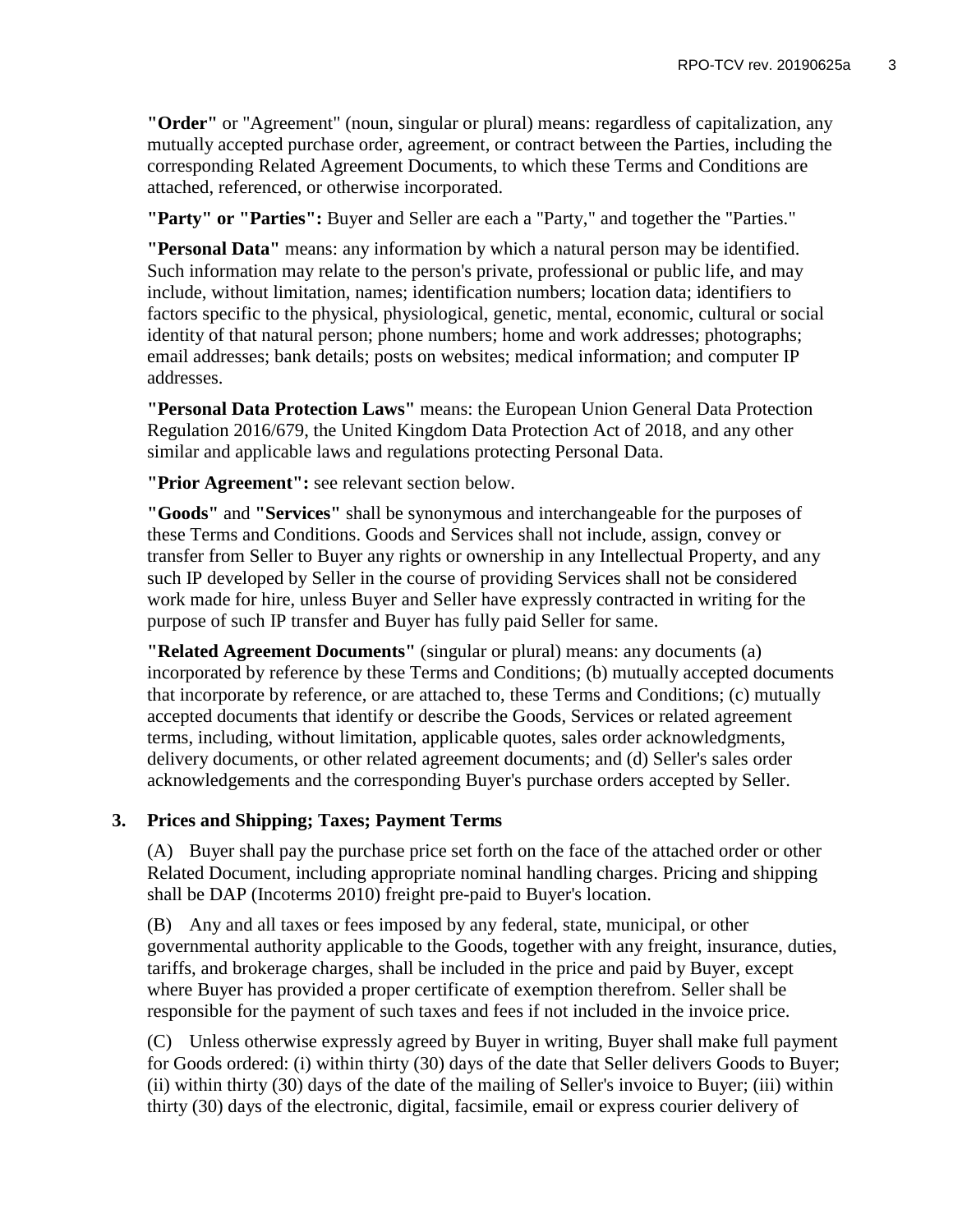Seller's invoice to Buyer; whichever is later. All prices and charges are denominated and shall be paid in United States currency.

### **4. Shipment; Risk of Loss**

Title and risk of loss to the Goods shall pass to Buyer according to the shipping terms provided in Section 3(A) (Prices and Shipping). Passage of title and/or risk of loss shall not be affected by other delivery terms, shipping instructions, or storage on Buyer's behalf by Seller at its facilities. Seller shall obtain adequate insurance to cover the Goods until the risk of loss has passed from Seller to Buyer.

### **5. Orders Subject to Licenses**

Purchase orders, sales order acknowledgements, and other acceptance of order terms shall be subject to and conditional upon the Parties obtaining any necessary and applicable export licenses or other governmental agency authorization, if needed; agency denial of any application for such license or authorization shall be deemed to rescind, annul, void, cancel, or terminate such orders and all acceptance of such orders without cost or liability to either Party; agency terms attached to the granting of such license or authorization shall apply to the related purchase orders and acceptance of the transaction by the Parties.

#### **6. Inspection and Rejection**

Buyer will fully inspect all Goods within thirty (30) days of delivery ("Inspection Period"). In the event that such inspection reveal any nonconformity, other than nonconformity caused after risk of loss passed to Buyer, Buyer shall notify Seller in writing as per Section 7 (Warranty).

## **7. Warranty**

Seller warrants its Goods to be free from defects in materials and workmanship and to conform to mutually agreed-upon specifications for a period of one (1) year after delivery to Buyer ("Warranty"). Seller shall promptly replace, repair or rework defective Goods, or return that portion of the purchase price applicable to such defective Goods, as mutually agreed by Buyer and Seller. If the Goods have been designed by Seller for Buyer in whole or in part, Seller warrants the portion of such Goods designed by Seller to be merchantable and fit for the purpose intended.

### **8. Limitation of Liability**

Neither Party shall be liable to the other Party for loss of business revenue, profit or any other economic loss, or any incidental, indirect, special, exemplary, punitive or consequential damages. In the event that a jurisdiction does not allow exclusions or limitations of liability, each Party's liability will be limited to the greatest extent permitted by law in the subject jurisdiction.

#### **9. Indemnification**

Buyer shall Indemnify Seller only for the portion of any liability, damage or injury attributable to Buyer, and Seller shall Indemnify Buyer only for the portion of any liability, damage or injury attributable to Seller.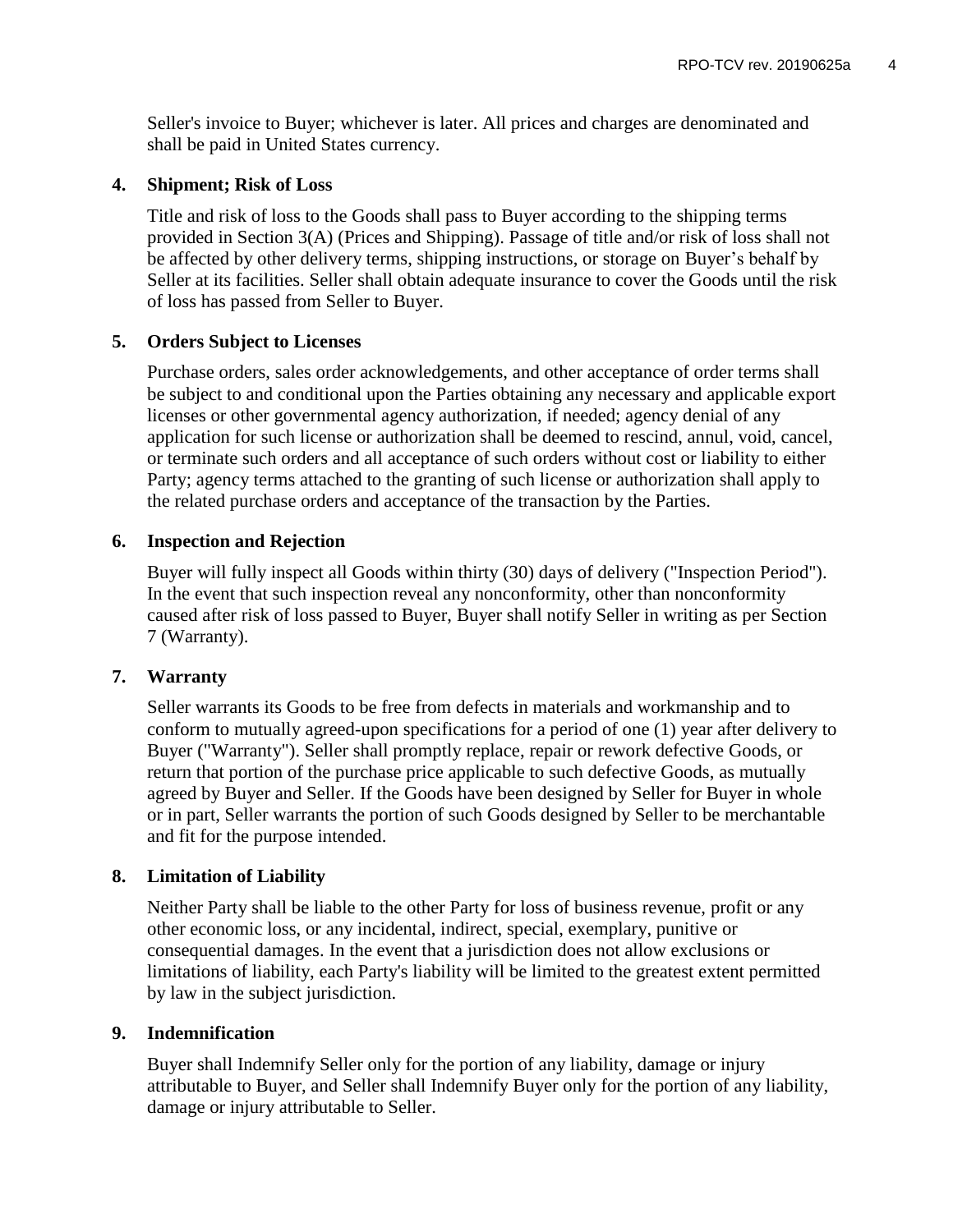### **10. Confidential Information**

(a) Proprietary Information. In the absence of an effective and applicable nondisclosure agreement mutually signed by the Parties, a disclosing Party's ("Discloser") information disclosed to the receiving Party ("Recipient") shall be deemed confidential and proprietary information ("Proprietary Information") and protected against unauthorized disclosure and use for five (5) years: (i) if such information is in physical, human- or machine-readable form, and the information has been clearly marked or labeled by Discloser as "[Discloser Party name] Proprietary," "[Discloser Party name] Confidential," "[Discloser Party name] Private," or with words of similar meaning, or (ii) if such information is disclosed in a form not capable of bearing a label as provided above, is identified by Discloser as confidential at the time of disclosure, and is designated as confidential in a writing, delivered to Recipient within twenty (20) days of disclosure, describing the information sufficiently for identification and identifying the place and date of such disclosure and the names of each Party's representatives who disclosed and received such information, or (iii) if the nature of the information or the context of the disclosure to Recipient is such that the information would reasonably be understood to be confidential or proprietary.

(b) Order Is Confidential: Notwithstanding any other terms to the contrary, the terms of any order by a Party or agreement between the Parties shall be deemed Proprietary Information.

(c) Trade Secrets. Recipient's obligations regarding the Discloser's Proprietary Information, including obligations of nondisclosure and non-use, shall survive (i) provided that Discloser has labeled or identified in writing such Proprietary Information as a "trade secret" consistent with this section, and (ii) so long as such Proprietary Information remains legally protected or protectable as a trade secret under applicable law.

### **11. Governing Law and Dispute Resolution**

These Terms and Conditions, and any applicable purchase orders and agreements, shall be governed, construed and interpreted by, and in accordance with, the laws of the State of New York, USA, without regard to any applicable choice-of-law or conflict-of-law rules. The Parties agree that jurisdiction and venue shall be proper in the state and federal courts in Monroe County and the city of Rochester in the State of New York, USA, and Seller hereby accepts the pertinent secretary of state, or other applicable government authority that has authorized or regulates the Seller's corporate formation or status, as agent for receiving service of process on behalf of Seller. This Agreement excludes the application of the United Nations Convention on Contracts for the International Sale of Goods of 1980 (and any amendments or successors thereto).

The Parties shall endeavor to promptly settle any dispute that arises hereunder by direct negotiation between their managing directors or similar senior executives.

If direct negotiation fails to resolve the dispute, it shall be settled by final and binding arbitration conducted in English by a single arbitrator, who shall be a fully qualified lawyer. Arbitration of disputes involving purely U.S. domestic transactions or issues, or in which the Parties' principal places of business with respect to the dispute are located in the United States, shall be governed by rules of the American Arbitration Association; all other arbitration shall be governed by the International Arbitration Rules of the International Centre for Dispute Resolution. The Parties may undertake to carry out any arbitration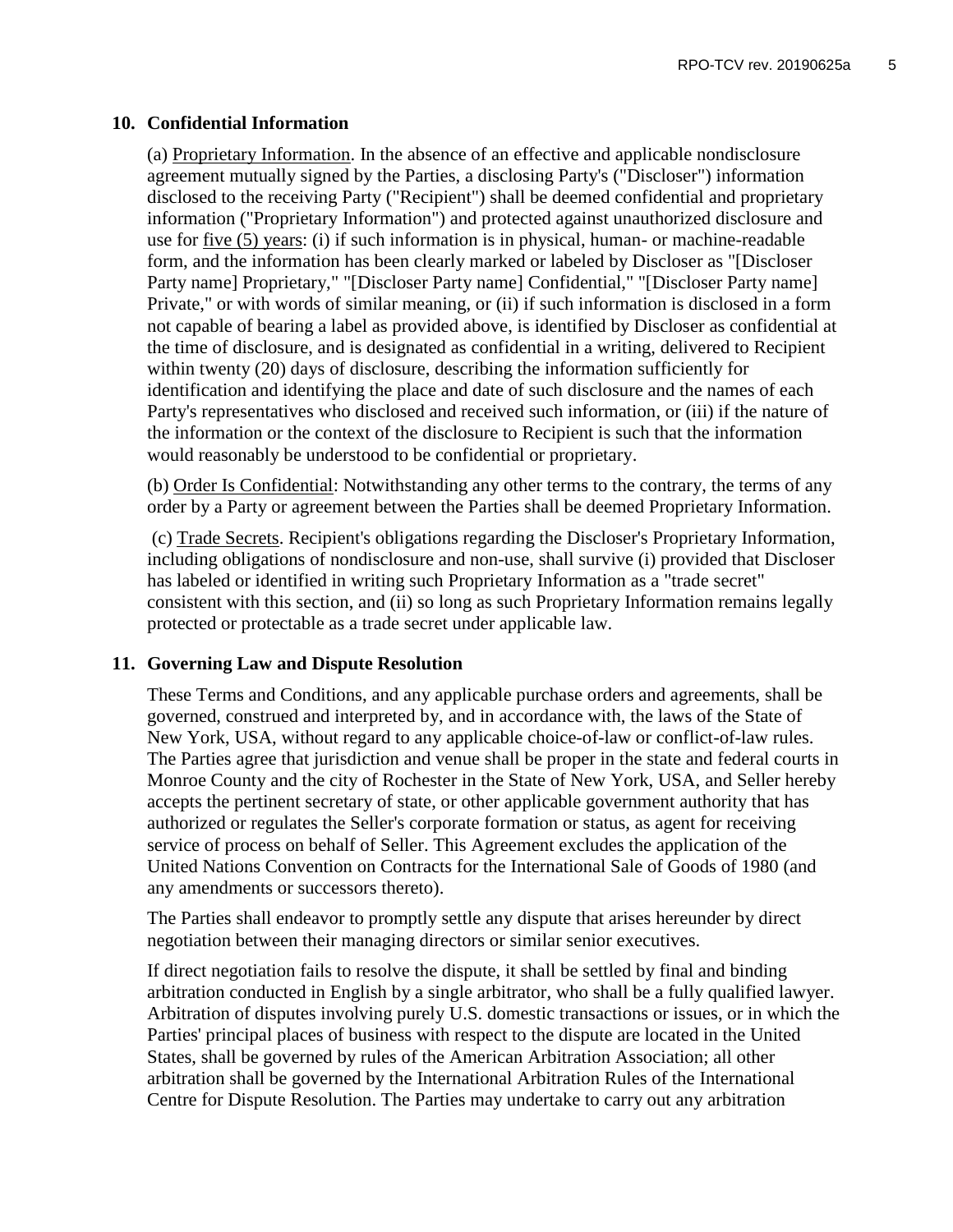award, without delay, under the terms of the Convention on the Recognition and Enforcement of Foreign Arbitral Awards of 1958 (the "New York Convention") or other applicable conventions or treaties. Arbitration proceedings will be confidential; no Party will publicize the nature of any dispute or the outcome of any arbitration proceeding except to the extent required by applicable law, provided in such case the Party required to make any disclosure informs the other Party of such requirement to allow the other Party to seek a protective order. The arbitrator will issue appropriate protective orders to safeguard each Party's confidential information disclosed in the arbitration.

### **12. Attorney's Fees**

If it is necessary for either Party to obtain legal representation to enforce any part of these Terms and Conditions or applicable Related Agreement Documents, the non-prevailing Party agrees to bear reasonable court costs and other tribunal or dispute resolution costs and reasonable attorney fees of the prevailing Party.

### **13. Severability**

If any provision of this Agreement is invalid, illegal, or incapable of being enforced by any rule of law or public policy, all other provisions of this Agreement will nonetheless remain in full force and effect so long as the economic and legal substance of the transactions contemplated by this Agreement is not affected in any manner adverse to any Party. Upon such determination that any provision is invalid, illegal or incapable of being enforced, the Parties will negotiate in good faith to modify this Agreement so as to effect the original intent of the Parties as closely as possible in an acceptable manner to the end that the transactions contemplated hereby are fulfilled.

### **14. Remedies**

Except as expressly provided herein, the rights and remedies set forth herein are cumulative and in addition to any other rights or remedies that the Parties may have at law or in equity.

### **15. Non-Solicitation**

Neither Party will directly solicit to hire, employ, contract, or otherwise engage any employee, former employee, contractor or former contractor of the other Party, with whom their personnel have had contact in the course of performance of any agreement to which these Terms and Conditions apply, and for an additional period of twelve (12) months after the term of such agreement, without prior written consent of the other Party. This section shall not apply to non-solicited, non-recruited responses to general advertisements for employment.

## **16. Compliance with Applicable Laws and Regulations: International Trade and Export Control; Anti-Corruption; Conflict Minerals; Personal Data; Counterfeit Goods**

(A) Seller shall comply with all laws and regulations that are applicable to this order or agreement, and to the provision of products and services identified therein, including applicable International Trade and Export Control Laws, Economic Sanctions (e.g., CAATSA 2017), Trade Embargoes, Anti-Corruption Laws, Conflict Minerals Laws, Equal Opportunity Laws, and Personal Data Protection Laws. Seller shall not, by any act or failure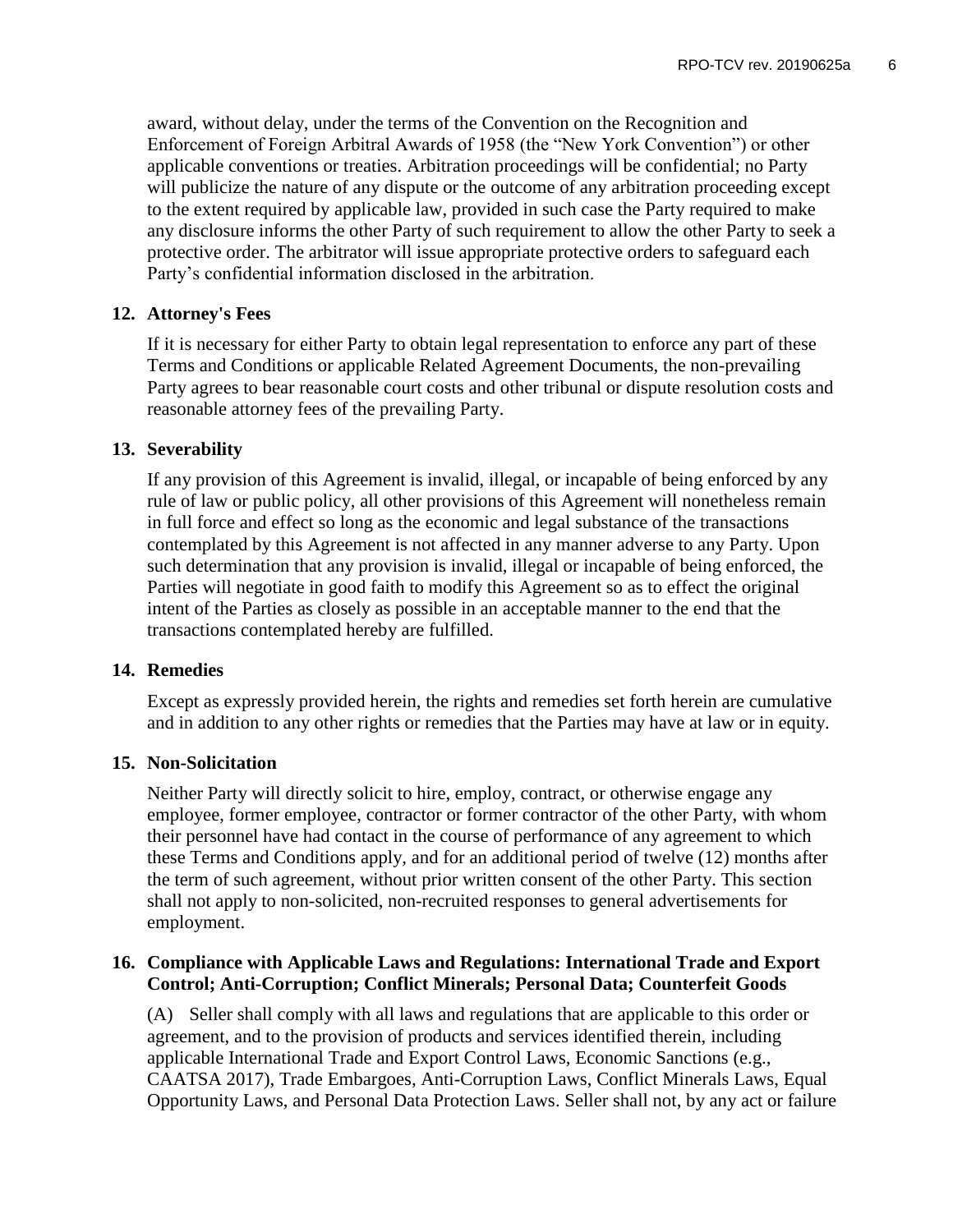to act, cause Buyer to be liable under, or to be in jeopardy of liability under, such laws and regulations. Seller shall indemnify, hold harmless, and at Buyer's request, defend Buyer against that portion of any and all claims, charges, penalties and any other liabilities whatsoever attributable to Seller's breach of this section. Breach of this section shall constitute a material breach of these Terms and Conditions and any related order or agreements, and Buyer shall be entitled to terminate any such order or agreement, at its discretion, upon written notice to Buyer without cost or liability to Seller.

(B) Seller accepts and agrees to the terms of Buyer's Anti-Corruption Policy (available on Buyer's website, www.rpoptics.com, or upon request), hereby incorporated by reference as if set forth fully herein.

(C) Seller represents that it shall not furnish "counterfeit goods" to Buyer, defined as Goods or separately-identifiable items or components of Goods that may without limitation: (i) be an unauthorized copy or substitute of an original equipment manufacturer or original component manufacturer (collectively, "OEM") item; (ii) are not traceable to an OEM sufficient to ensure authenticity in OEM design and manufacture; (iii) do not contain proper external or internal materials or components required by the OEM or are not constructed in accordance with OEM design; (iv) have been re-worked, re-marked, re-labeled, repaired, refurbished, or otherwise modified from OEM design but are represented as OEM authentic or as new; or (v) have not passed successfully all OEM required testing, verification, screening, and quality control processes, or (vi) fail to meet the requirement of an "Approved Part" as defined in U.S. Federal Aviation Administration ("FAA") Advisory Circular 21-29C and any updated version thereof. Counterfeit goods shall be deemed nonconforming, and in addition to any other rights Buyer may have at law or pursuant to an order, the Agreement or these Terms and Conditions, Seller shall disclose the source of the counterfeit good to Buyer and cooperate with Buyer with respect to any investigations or remedial actions undertaken by Buyer.

(D) Seller shall provide to Buyer, upon Buyer's reasonable request, the identity of its suppliers and/or the location of manufacture of the Goods or any subcomponents of the Goods, as applicable, to confirm compliance with legal and regulatory requirements, the Agreement, the order and/or these Terms and Conditions.

# **17. Force Majeure**

Neither Party shall be deemed in default or otherwise liable hereunder for any delay or failure of performance (other than payment obligations) resulting from Force Majeure, provided that the Party affected by Force Majeure cause gives written notice to the other Party within ten (10) days of learning of such cause.

# **18. Termination for Default; Change in Control**

Each Party shall give the other Party reasonable advance notice of, but no less than thirty (30) days' notice of, any Change in Control of the first Party. Upon such notice, both Parties shall reasonably cooperate and assist the other Party with any such transition in good faith for the purpose of maintaining the validity and effectiveness of any related agreement. Notwithstanding the foregoing, each Party shall retain the right to terminate any related agreement in the event that such Change in Control would create a conflict of interest or would conflict with that Party's business activities, policies, or strategy.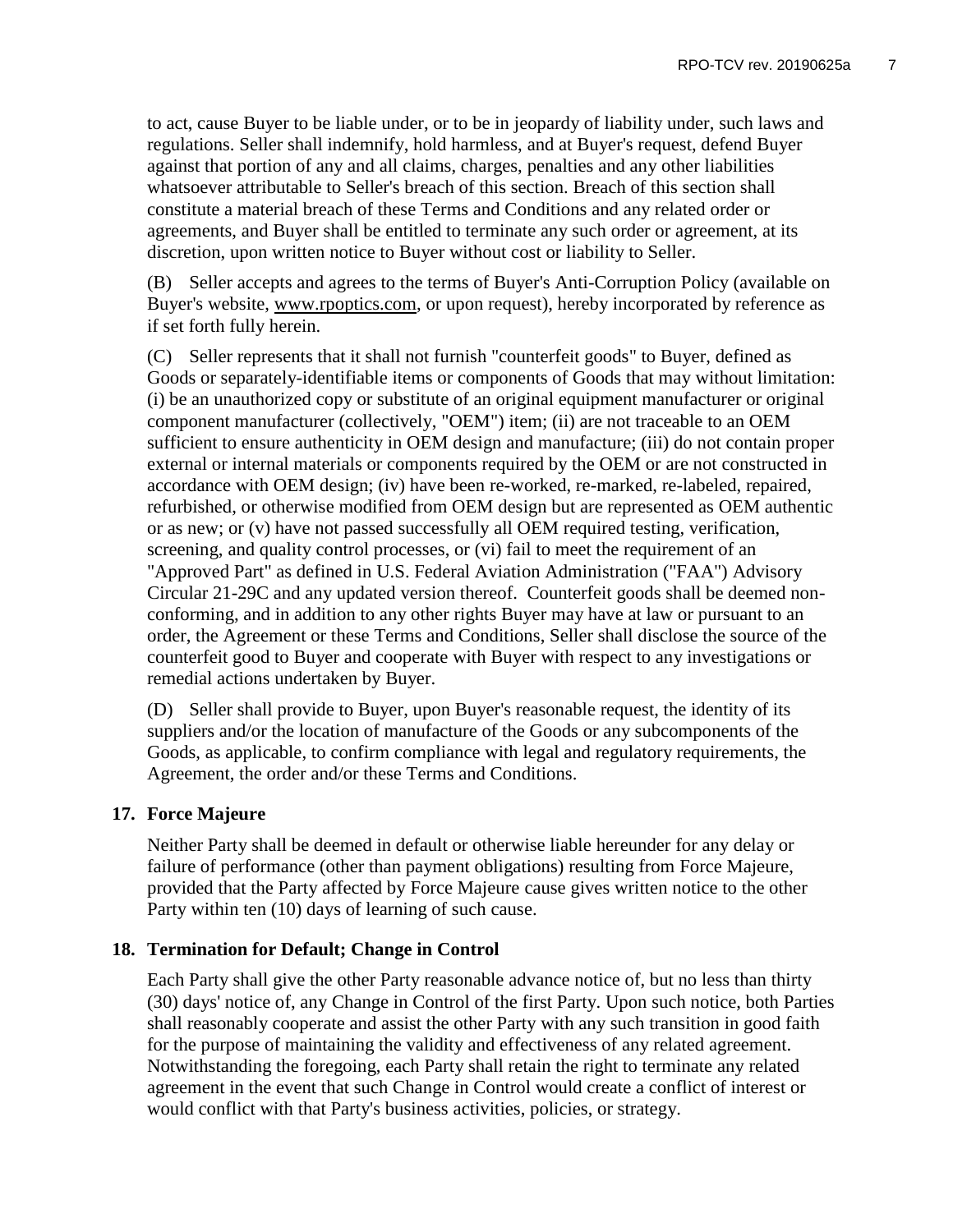### **19. Survival**

Provisions hereunder that by their terms, sense, or context are intended to survive expiration or termination, including but not limited to confidentiality obligations, shall survive these Terms and Conditions and any applicable agreement.

#### **20. Relationship of the Parties**

The relationship between the Parties will be that of independent contractors and not that of principal and agent, nor that of legal partners. Neither Party will represent itself as the agent or legal partner of the other Party nor perform any action that might result in other persons believing that it has any authority to bind or enter into commitments on behalf of the other.

#### **21. Assignment; Delegation; Subcontracting**

This Agreement is not assignable by any Party without prior written consent of the other Party, which shall not be unreasonably withheld; provided, however, that a Party may, without consent, assign this Agreement as a result of a Change in Control, or to a parent, subsidiary or affiliate corporate entity as part of an internal company reorganization. This Agreement shall be binding upon, and will inure to the benefit of, the Parties and their respective successors and permitted assigns.

Notwithstanding the foregoing, Seller may not delegate or subcontract any of its obligations under this Agreement without Buyer's written consent, which may be revoked at any time. Seller must enter into a written agreement with its subcontractor that contains terms that are at least as protective of Buyer as the terms of this Agreement. Seller will remain liable for all subcontracted obligations and all acts or omissions of its subcontractors.

### **22. Order of Precedence; Prior Agreement Governs**

(A) These Terms and Conditions shall govern the agreement between Buyer and Seller. In the event of differences or conflicts between these Terms and Conditions and any other applicable agreement documents, the order of precedence, in order of decreasing authority, shall be as follows:

(i) Any written agreement terms signed by both Parties that expressly supersede the documents identified in this subsection 26(A);

(ii) These Terms and Conditions;

(iii) Seller's Sales Order Acknowledgment, or any similar order acceptance terms provided by Seller to Buyer;

- (iv) Buyer's purchase order;
- (v) Seller's written quote provided to Buyer;
- (vi) Any other written agreement terms executed by Buyer and Seller.

(B) Notwithstanding the foregoing, in the event that Buyer and Seller have previously agreed, in a writing signed by both Parties, to terms or any other form of written agreement ("Prior Agreement"), and that Prior Agreement (a) expressly supplements or supersedes these Terms and Conditions, and (b) has not expired, and has not been expressly terminated